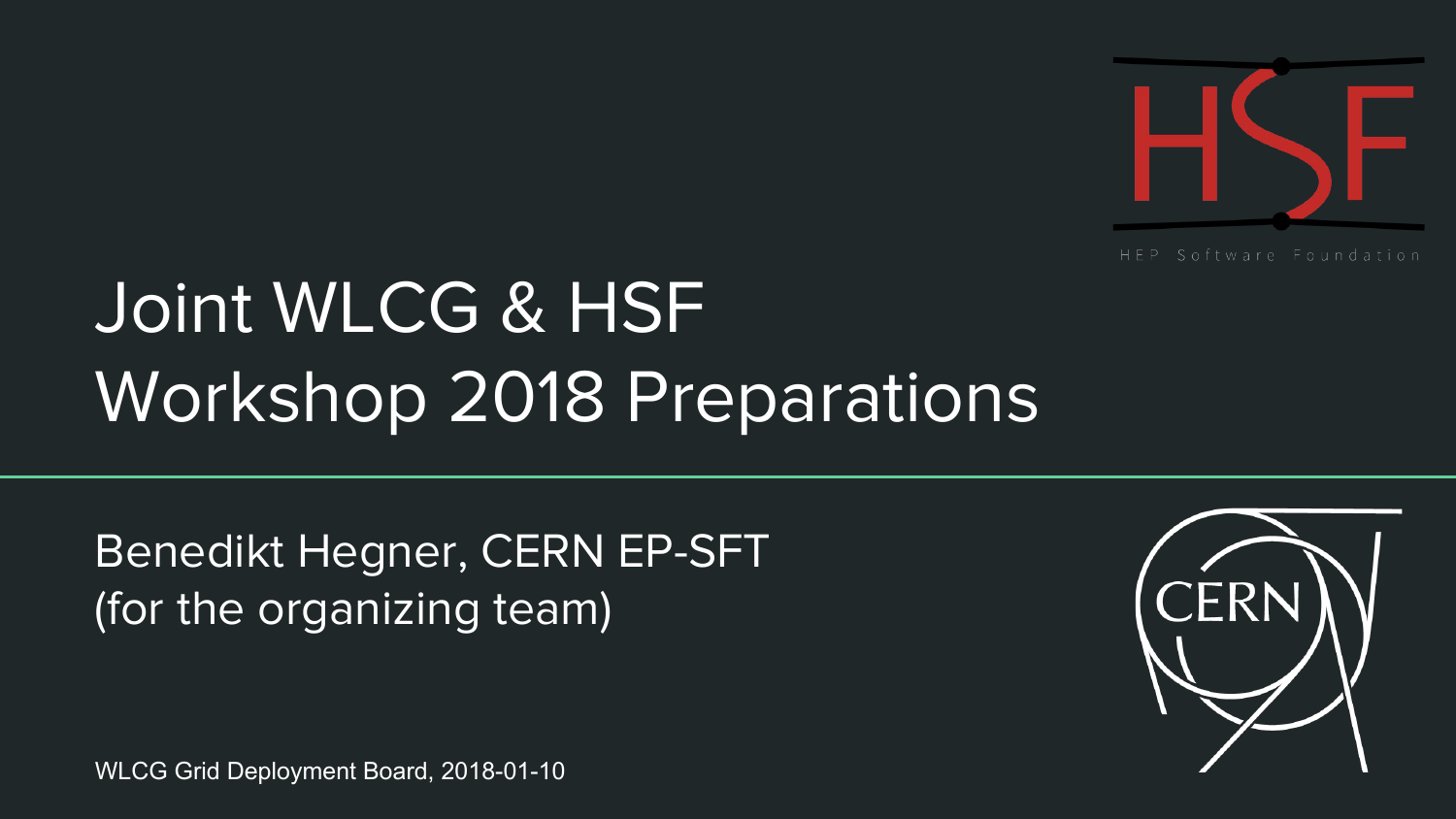#### Topic of the Workshop

Preparations for the HL-LHC and the future of the community in general as a follow up to the Community White Paper (CWP)

- *●* Plenaries about main challenges for HEP as described in the CWP
- *●* Parallel sessions to discuss and define concrete R&D projects

#### **Contents**

| $\mathbf{1}$   | Introduction                                                       | 2               |
|----------------|--------------------------------------------------------------------|-----------------|
| $\overline{2}$ | Software and Computing Challenges                                  | ŧ               |
| 3              | Programme of Work                                                  | 11              |
|                | Physics Generators<br>3.1                                          | $_{11}$         |
|                | Detector Simulation<br>3.2                                         | 18              |
|                | Software Trigger and Event Reconstruction<br>3.3                   | $2\overline{z}$ |
|                | Data Analysis and Interpretation<br>3.4                            | 27              |
|                | Machine Learning<br>3.5                                            | 31              |
|                | Data Organisation, Management and Access<br>3.6                    | 36              |
|                | Facilities and Distributed Computing<br>3.7                        | 41              |
|                | Data-Flow Processing Framework<br>3.8                              | 44              |
|                | Conditions Data<br>3.9                                             | 47              |
|                | 3.10 Visualisation                                                 | 50              |
|                | 3.11 Software Development, Deployment, Validation and Verification | 53              |
|                | 3.12 Data and Software Preservation                                | 57              |
|                | 3.13 Security                                                      | 60              |
| $\overline{4}$ | <b>Training and Careers</b>                                        | 65              |
|                | <b>Training Challenges</b><br>4.1                                  | 65              |
|                | Possible Directions for Training<br>4.2                            | 66              |
|                | 4.3<br>Career Support and Recognition                              | 68              |
| 5              | Conclusions                                                        | 68              |
|                | Appendix A List of Workshops                                       | 71              |
|                | Appendix B Glossary                                                | 73              |
|                | References                                                         | 79              |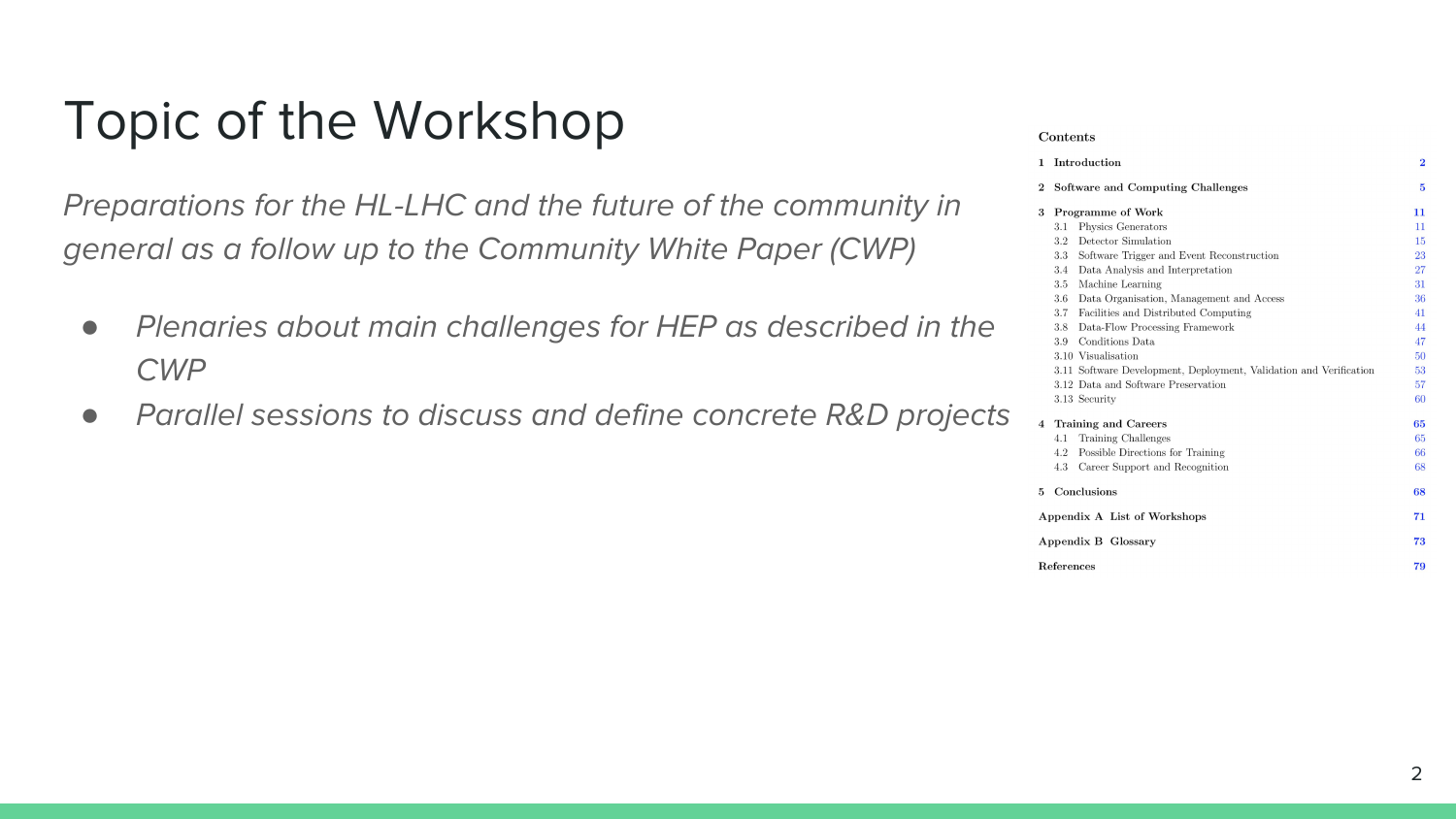## Dates and Venue

26-29 March 2018 in Napoli, Italy

[Three rooms](https://indico.cern.ch/event/658060/page/12406-venue) at our disposal:

- 96 seats (conference center)
- 150 seats (conference center)
- 250 seats (nearby hotel)



The big room, however, is not available for the closing session

[Hotel](https://indico.cern.ch/event/658060/page/12407-accomodation) and [travel](https://indico.cern.ch/event/658060/page/12427-travel-info) information available as well

Organized by Alessandra Doria and the local team in Naples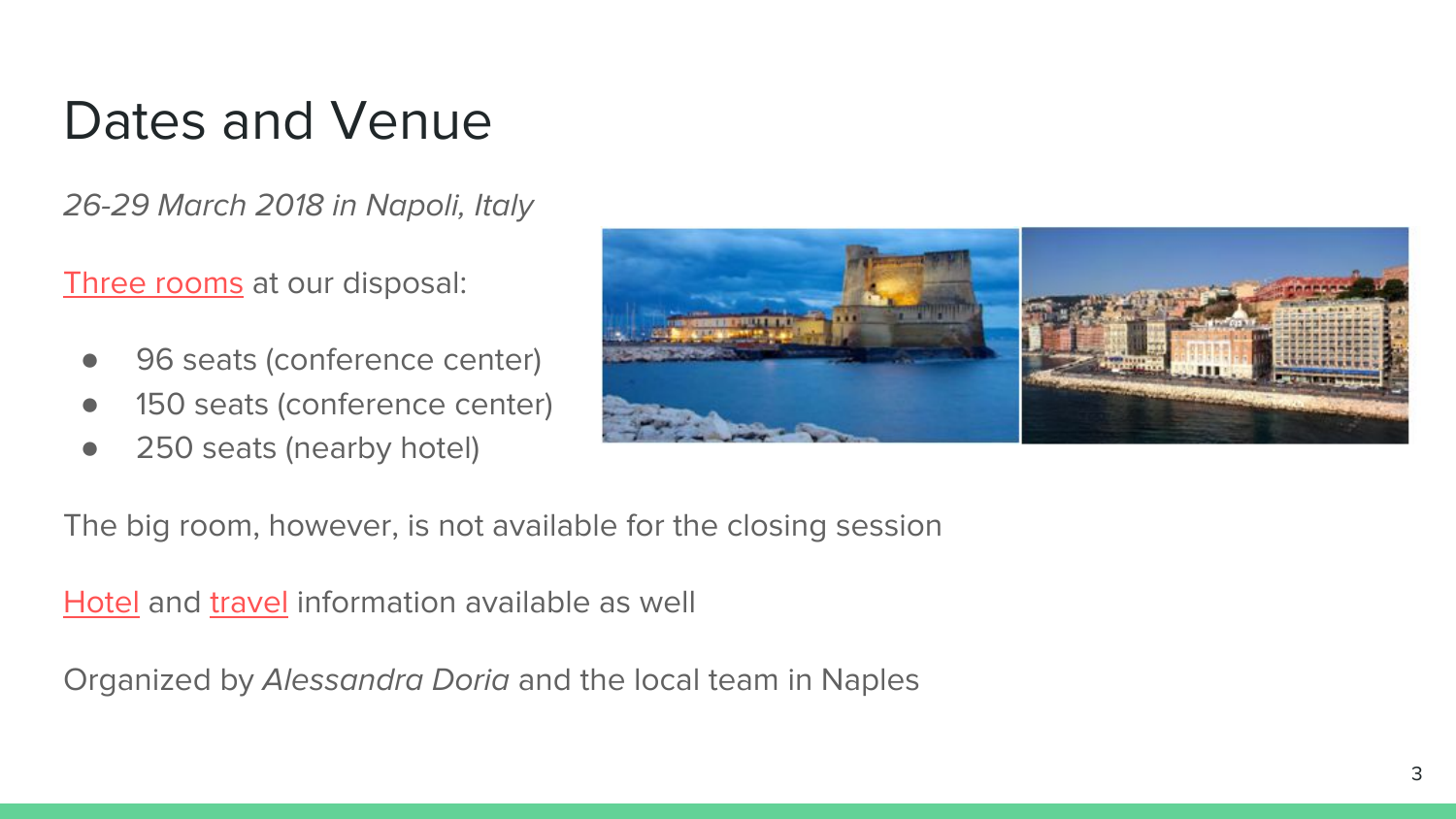#### [Agenda](https://indico.cern.ch/event/658060/page/12406-venue)

- Plenary sessions:
	- Opening
	- Technology Watch
	- HEP Use cases
	- Common Data Management / Data Lakes
	- Frameworks and Infrastructure
	- Analysis Facilities and Use Cases
	- Programming for Concurrency and Co-Processors
- Parallel sessions focussing on topics identified during CWP process

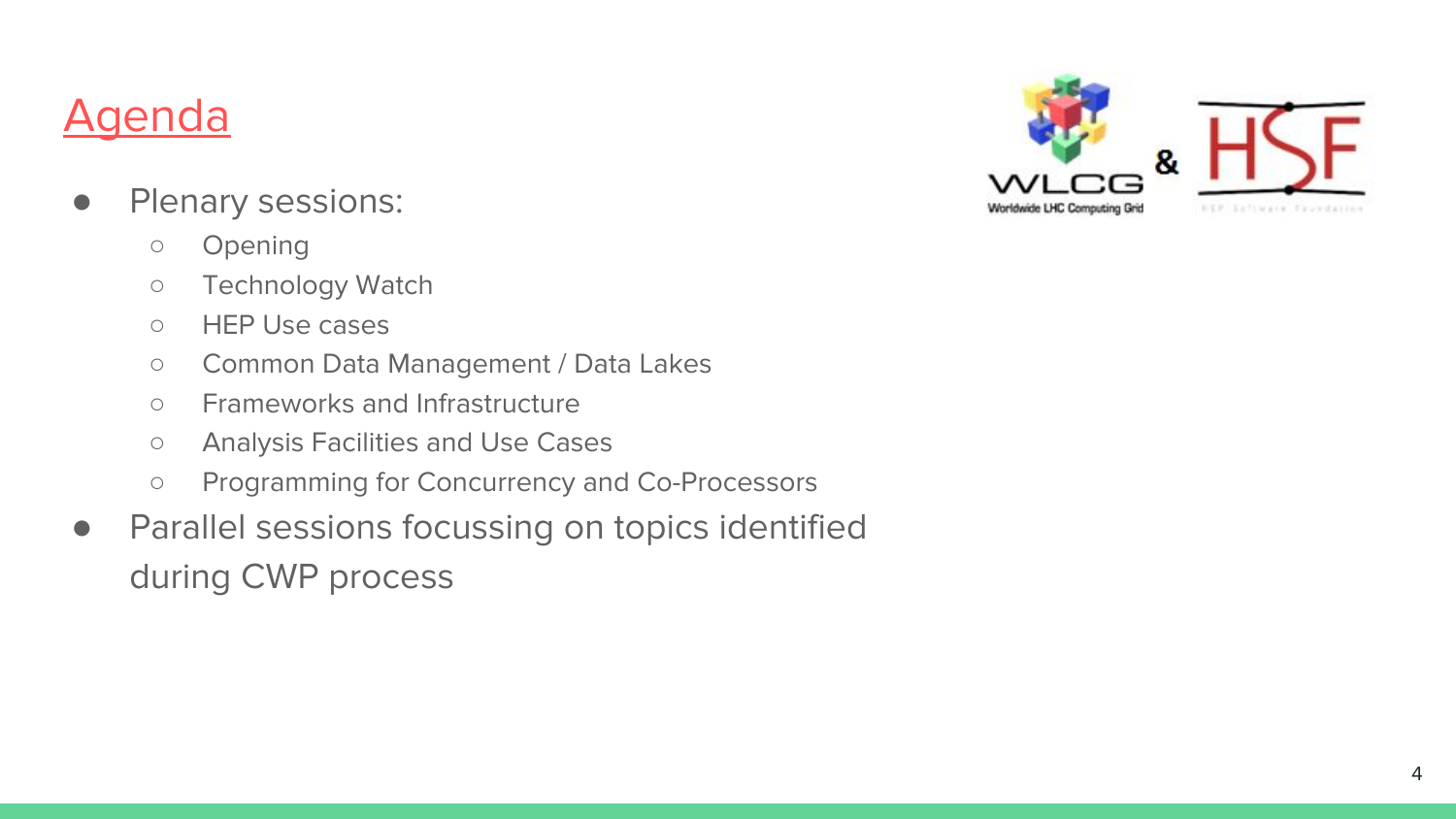### Registration and Registration Fees

- Early bird before Feb 16th 290€
- Late registration from Feb 17th to March 22th 330€
- On-site registration 360€

Registration is handled by external company and fees include

- Coffee breaks
- **Lunches**
- Workshop Dinner